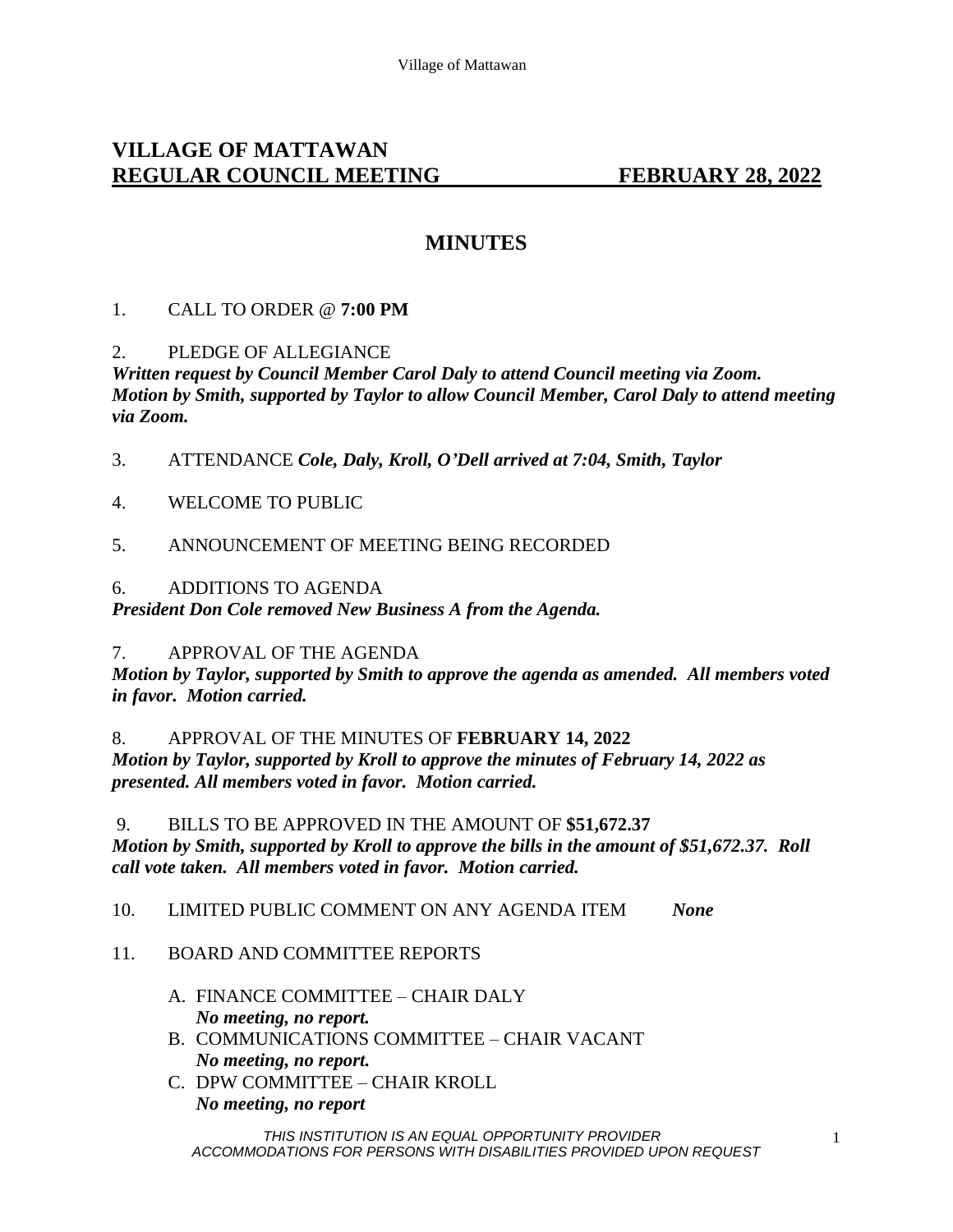- D. LAW ENFORCEMENT COMMITTEE CHAIR COLE *No meeting, no report*
- E. PARKS & RECREATION COMMITTEE CHAIR SMITH *Meeting 2-17-2022*
- F. POLICY & PERSONNEL COMMITTEE CHAIR TAYLOR *No meeting, no report.*
- G. ZONING AND ORDINANCE COMIMTTEE CHAIR O'DELL *No meeting, no report.*
- H. PLANNING COMMISSION LIAISON REPORT LIAISON SMITH *Minutes for February 16, 2022*
- I. DDA COMMITTEE CHAIRPERSON COLE *No meting, no report*
- J. KATS *No meeting, no report*

# 12*.* STAFF REPORTS

- A. POLICE DEPARTMENT-*Chief Herbert* reported 86 calls for service and 39 citations issued. He also stated that our newest Officer has completed FTO training.
- B. ATTORNEY'S REPORT *Attorney Graham* has no specific report but will discuss items on the agenda.
- C. ENGINEER'S REPORT- *Engineer Woodhams, no report*

### 13. OLD BUSINESS

A. FOOD TRUCKS *The Village received a complaint from the owners of Bird Dog of noise from a generator from a food truck that was brough in to Murray Street Brewery. It is believed that the food truck was selling food to the customers of the brewery. They are concerned that the noise will be too much for their customers that want to sit on the patio. Attorney Graham stated it was his opinion that the Villages Peddlers Ordinance would apply.* 

*Motion by Smith, supported by Kroll to send this item to Zoning & Ordinance to determine if any changes to the Hawkers, Peddler and Solicitors Ordinance need to be made. All members voted in favor. Motion carried.* 

### 14. NEW BUSINESS

A. MATTAWAN POLICE DEPARTMENT WAGE PROPOSAL-*Item removed from Agenda.* 

B. APPROVE COSTS AND SCHEDULE SPRING CLEAN-UP FOR MAY 21, 2022 *Motion by Taylor, supported by Smith to approve the bid from Republic for Spring Clean-Up. Roll call vote taken. All members voted in favor. Motion carried.*